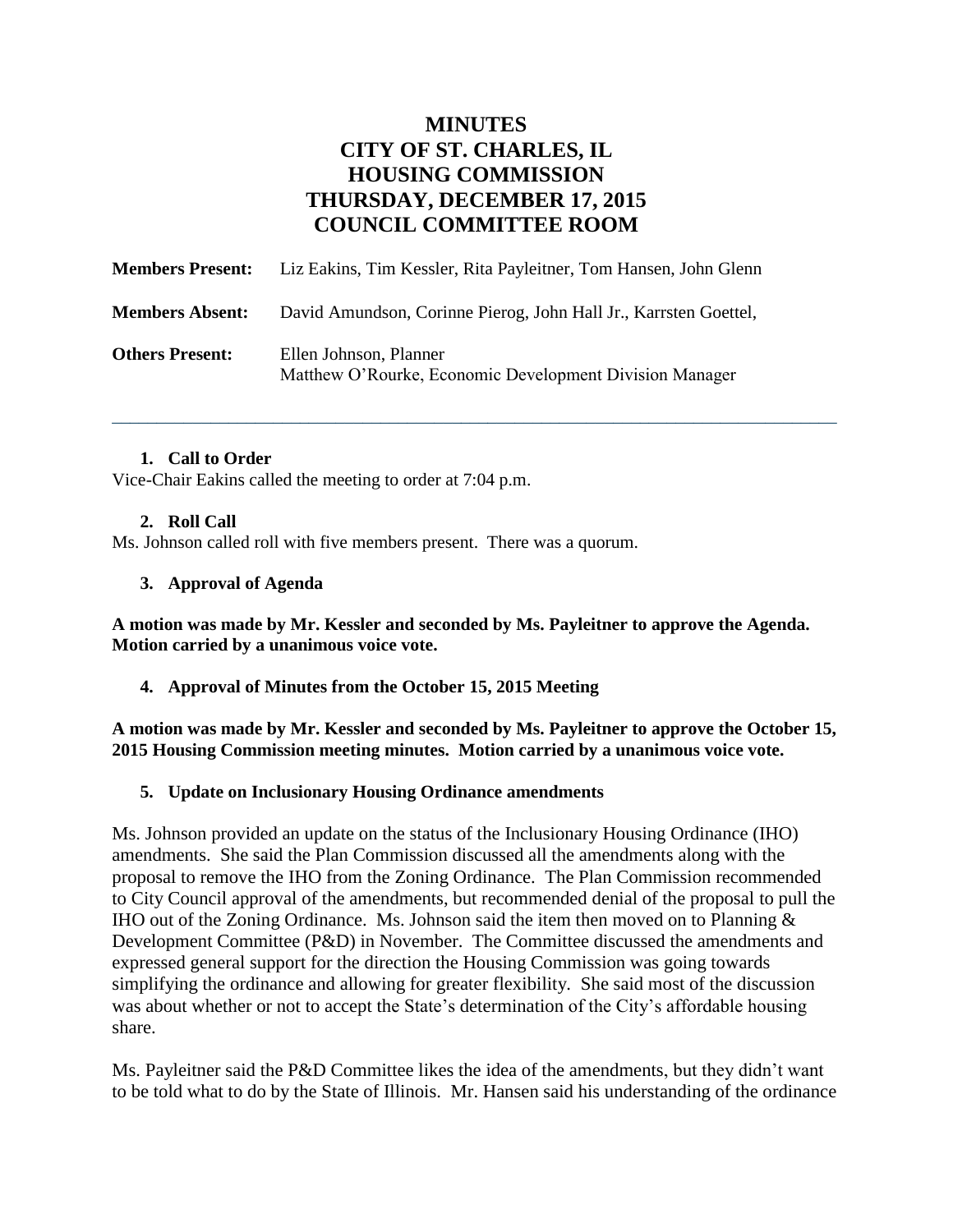is that it is meant to prevent the State from telling them what to do. He felt the only number that matters is the State's number.

Ms. Johnson referred to the St. Charles Housing Action Plan that was completed in 2005, but prepared before the State's Affordable Housing Act was passed, which identified a recommendation for St. Charles to implement an inclusionary housing policy. She said this showed there was support by the City for inclusionary housing even before the State started requiring affordable housing.

Mr. O'Rourke noted he heard overwhelming support for affordable housing in St. Charles from the P&D Committee.

Ms. Payleitner said there were two things that came out of the P&D meeting. The Committee wanted to determine what the affordable housing share number to be used in the IHO will be versus the State defining it for us, and they did not want the IHO to be a burden on builders.

Mr. Hansen said the 2010 Census indicates the trend in Kane County is towards low income individuals. He felt the demographics of the area will put pressure on all of the communities to find a solution. He said it takes so long for the City to change, so the Commission would need to develop and steadily monitor what is being done.

Mr. Glenn said the Commission needed to be creative in their approach, such as "fee-in-lieu of" instead of forcing builders to include affordable units. He said the problem is people do not want affordable housing in their backyards. He said they need to show some progress and one way to do that would be to pursue a foreclosure and invest some money into that.

## **6. Discussion regarding informational meetings with affordable housing organizations**

## **a. Home Assistance Volunteer Effort, Inc.**

Ms. Johnson said the organization is staffed by volunteers. It has been in existence for 16 years and provides handyman services to low-income elderly individuals in the Tri-Cities area. They have a hotline that people can call for assistance. Ms. Johnson said the representative she spoke with at the organization expressed some concern over their future viability due to the increase in their insurance costs, and the aging of their volunteers. She said for now they expect to be operational until October 2016, at the very least.

## **b. Community Contacts, Inc.**

Ms. Johnson said she, Mr. O'Rourke, and Chairman Amundson met with the director of Community Contacts, Lowell Tosch. Some of the programs Community Contacts offers are weatherization, purchase/rehab/resale, and affordable rentals. They work with local governments on programs using mostly federal funds. Ms. Johnson said the organization would be willing to tailor and administer a program for the City, such as a foreclosure purchase/rehab/resale program. Community Contacts would do the work with their contractors, help the City resell the property, and help find a family that meets the income limits. She said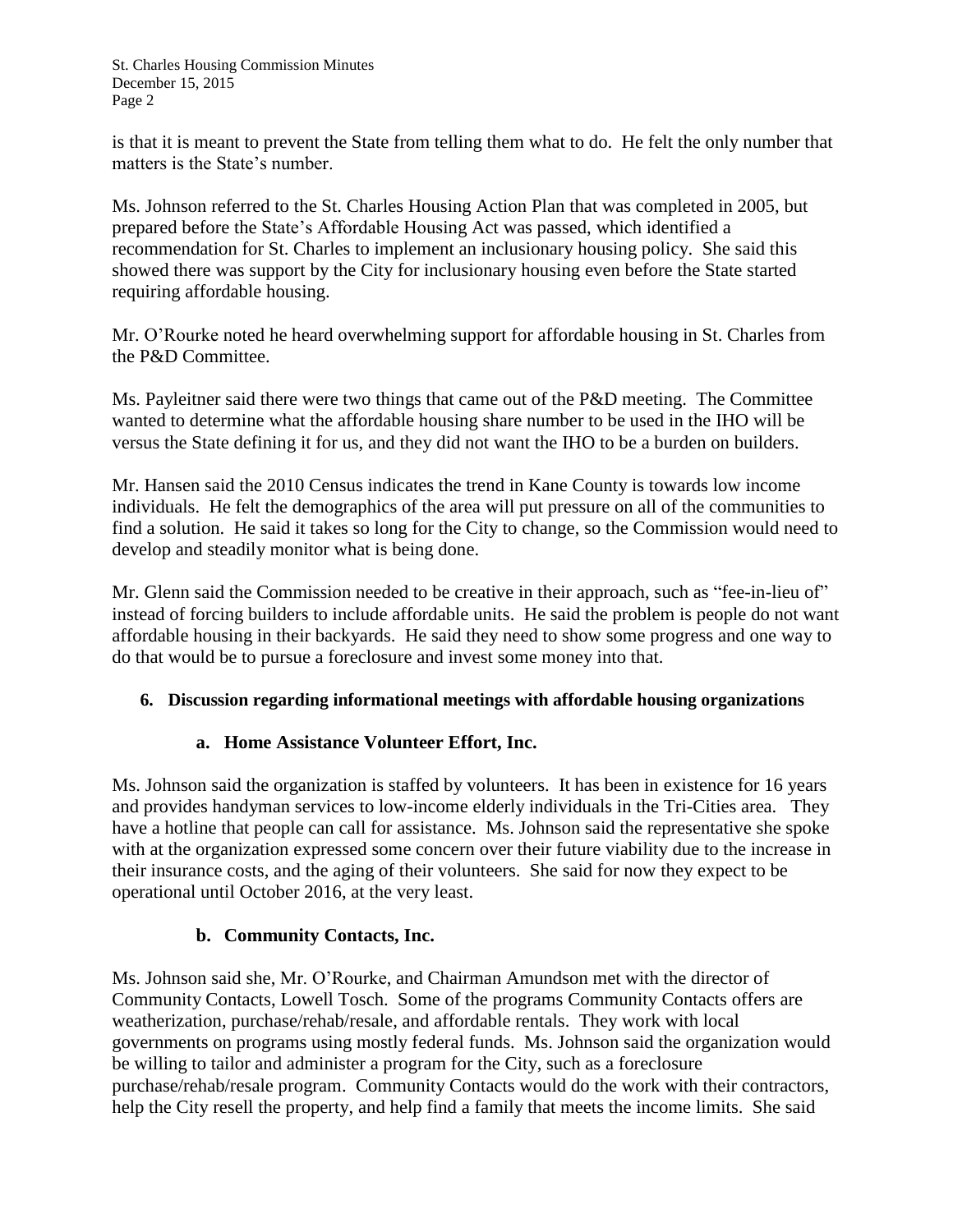they offer flexibility and can create a program that meets the City's requirements. The organization charges a developer fee which is 12% of the cost of the project.

## **c. Habitat for Humanity**

Ms. Johnson said she, Mr. O'Rourke, and Chairman Amundson met with the director and assistant director of Habitat for Humanity of the Northern Fox Valley. Ms. Johnson said the organization has experience building new homes, but lately they have also been focusing on rehabbing foreclosures. Most of these have been in Elgin since that city has federal funds for neighborhood stabilization. They are familiar with working with local governments. The organization is based on volunteer labor. Ms. Johnson stated the length of time their units must remain affordable is 13 years. If the person has stayed in the home the entire 13 years, they receive 100% of the equity. Then the home is sold back into the open market. Over a 25 year period, this chapter has done nearly 100 homes and only about 8 of those have changed hands.

Mr. Hanson noted the selection process for those who receive these homes is pretty robust, and those selected are asked to help with the construction of the home. Ms. Johnson said they must put in 250 hours of sweat equity. She said the person/family gets to select the community they want to live in. There is a strong interest in living in St. Charles, but it is not easy to find something that is affordable here. The organization is the lender on the homes that they do and they offer 0% interest loans. Mr. O'Rourke said if the family doesn't quite qualify for the mortgage, Habitat will do a soft second mortgage to help bring down the price. He said the homes must sell at appraised value, so a second mortgage is often needed.

Mr. Glenn asked what makes it affordable versus a standard house. Ms. Johnson said it's that they offer a 0% interest loan, second mortgage, and down payment assistance. The Commissioners asked how the second mortgage works. Mr. O'Rourke explained it is a buy down on the original mortgage where it is essentially forgiven at some point. It is basically a promissory note on the mortgage so when the house is sold, they get paid back.

Mr. Kessler suggested they come up with a plan to find some small investment projects to work on and decide which one the Commission will support while working on a larger project. He noted the Community Land Trust Exploratory Process will be a multi-year project. He felt they could still pursue another project at the same time.

Ms. Payleitner expressed concern over getting something started partly because there is no money coming into the trust fund.

Mr. O'Rourke said from a staff perspective it is better to pick one of the options and start developing it. He said they have to create the program description and vet out the details. Due to staffing limitations, he noted it would be difficult to work on two parallel projects.

Mr. Glenn asked why they would need to spend any money to work with Habitat if they are already working and have the volunteers. Mr. O'Rourke felt Habitat would not be able to do a home in St. Charles without financial help from the Commission due to the lack of affordable homes in the city.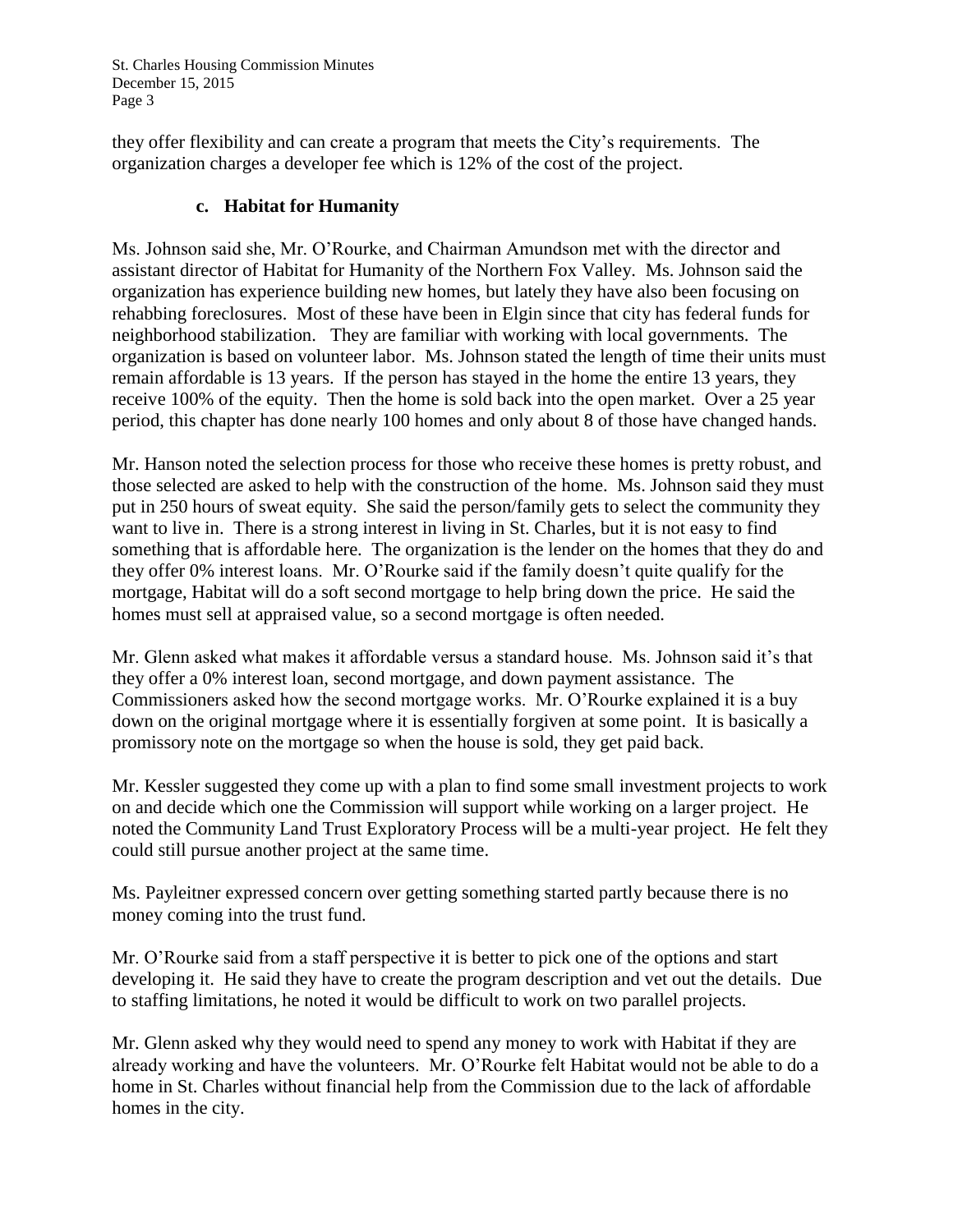Mr. Hanson asked what it would cost if they did partner with Habitat for Humanity. Ms. Johnson said if they rehab a house, they would need to purchase it first. She said at this time there aren't many foreclosures in St. Charles, and if there are, they still are not affordable. Mr. Glenn stated the perception is that foreclosures are still out there, but they are not. He said in some cases it's better to demolish these homes. He felt even after spending a great deal of money fixing them up, they still are not desirable homes that anyone will invest in.

Mr. O'Rourke said he saw no reason to pick one organization to work with or the other. He felt they could have a program and application process and make it a competitive bid situation.

Mr. Hanson felt it would be helpful if they had an actual example of a transaction to work from. He said a summary of how that would work would give them helpful information for a discussion.

Mr. Glenn expressed fear that they would spend \$500,000 on two projects and then have to start over. He felt working on two houses would not really put a dent in affordable housing. Mr. Kessler said the Housing Commission is not going to put a dent in affordable housing, but they are creating a structure so that there can be affordable housing in the future. He didn't think the Commission's role is to create all the affordable housing in town. Mr. O'Rourke said the original intent of the Inclusionary Housing Ordinance was to make a dent in increasing affordable housing units, but chasing the 10% affordable figure [required by the State's Affordable Housing Act] is no longer realistic.

Mr. Kessler felt they should set a goal and have a project on the table within the next 12 months.

Mr. Glenn asked what a Community Land Trust is. Mr. O'Rourke explained how it works. He said it's usually a 501(c)(3) organization. He noted Highland Park has done this. The Land Trust buys a house that may or may not need fixing up, or gets one donated through development. The Land Trust owns the land in perpetuity, and the house itself is sold to an income-eligible buyer, similar to a condo. Whenever the home is resold, it must be sold back to the Land Trust, and then they sell that home again to someone else. The land taxes are exempt due to the non-profit status and the home can only be sold at the affordable home price. Mr. Glenn asked if this is done one home at a time. Ms. Johnson noted it's usually done that way to build up a portfolio. Mr. Kessler said you can buy a whole parcel of land or one lot at a time.

## **7. Community Land Trust Exploratory Process**

Ms. Johnson said the meeting that was to be held in November to determine whether or not to move forward with the "exploratory process" was pushed back to January. CMAP will be attending to meet with the communities involved in the *Homes for a Changing Region* study. A consultant who helped establish the Highland Park Community Land Trust will be present to explain the exploratory process.

Mr. Kessler asked who else will be attending the meeting. Ms. Johnson said it will include the steering committee from the *Homes* study, including staff from the four communities and each of the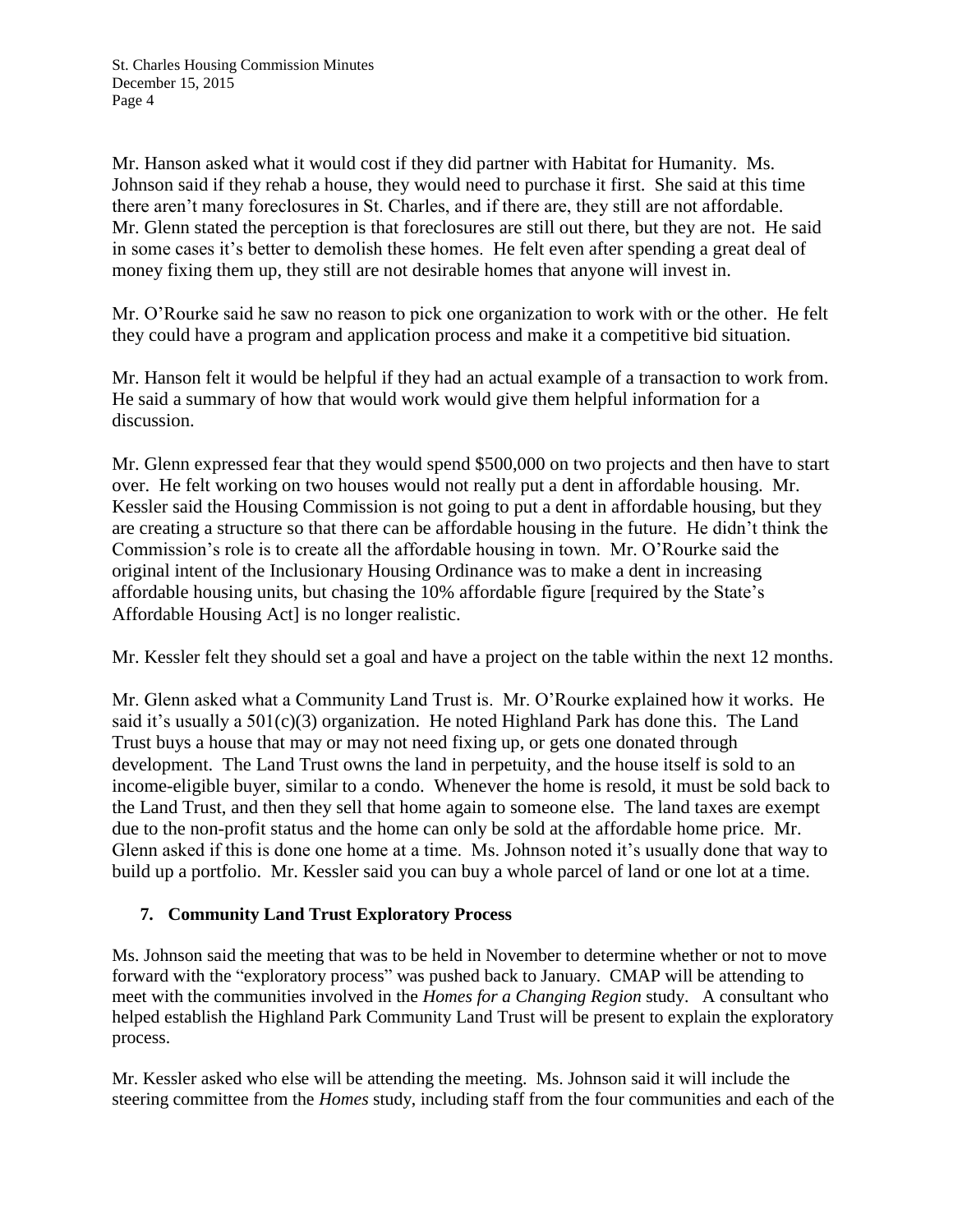four Mayors. David Amundson, as Chair of the Housing Commission, has been asked to attend. Mr. Kessler expressed an interest in attending. The Commission felt it would be beneficial to have several Commissioners in attendance.

Ms. Eakins clarified that the upcoming meeting will be to address a collaborative approach and anything they wanted to do as the City of St. Charles for a land trust would be a separate issue. Ms. Johnson said it depends on what the outcome is. She mentioned St. Charles is ahead of the other communities by having a Housing Commission and a housing trust fund. The other communities would have to catch up to contribute to the land trust.

The Commissioners discussed the consultant fees. Ms. Johnson said CMAP has not yet confirmed if they are going to seek grant funding for the consultant fees.

Mr. Kessler thought that Mr. Hansen might have people in his banking organization that could help put together a land trust. Mr. Hansen felt it was more of a business than a land trust. He said the land trust is just a vehicle to own a piece of land. He said the land trust in this case is an organization that would be in the business of creating affordable housing. It uses a land trust to own the property.

Mr. Hansen asked if there is an organization that someone living in affordable housing can call to get funds if they have an issue, such as their furnace going out. Mr. O'Rourke said they would call Community Contacts.

Commissioners and staff discussed various programs where those in affordable housing can get funds to help with home repairs. Mr. Kessler suggested they also look into helping keep existing homes in good repair, to keep the affordable housing stock in town. He felt it would make an impact and would allow the Commission to do more than one home. Mr. Glenn said older homes that are being rehabbed for a great deal of money are still undesirable due to the age of the home and lack of space. He felt that if they did a home for half that price, it would be even less desirable. Mr. Kessler said they could do smaller, more affordable houses for people who can't afford to go anywhere, to help keep them in their home.

Commissioners discussed marketing options. Mr. O'Rourke reminded the group that they cannot spend housing trust funds on marketing. They suggested using The Den along with distributing brochures through churches.

Mr. Kessler said all these programs are wonderful, but he felt they still need to find "a" project that they all agree on and do it. Mr. O'Rourke suggested Ms. Johnson summarize the concepts that were discussed so that at the next meeting, the Commission can decide which ones they want to tackle as a group.

Ms. Payleitner stated they have not been idle. She said they have had conversations, but in most cases it was determined the project was already being done by somebody else. Mr. Kessler said they are being done by somebody, just not by this Commission and not in St. Charles. Ms. Eakins noted they were derailed by working on the IHO.

Ms. Johnson suggested creating a grant program so non-profit organizations could apply to the City for housing trust funds to do the types of things discussed by the Commission. Commissioners expressed support for this idea.